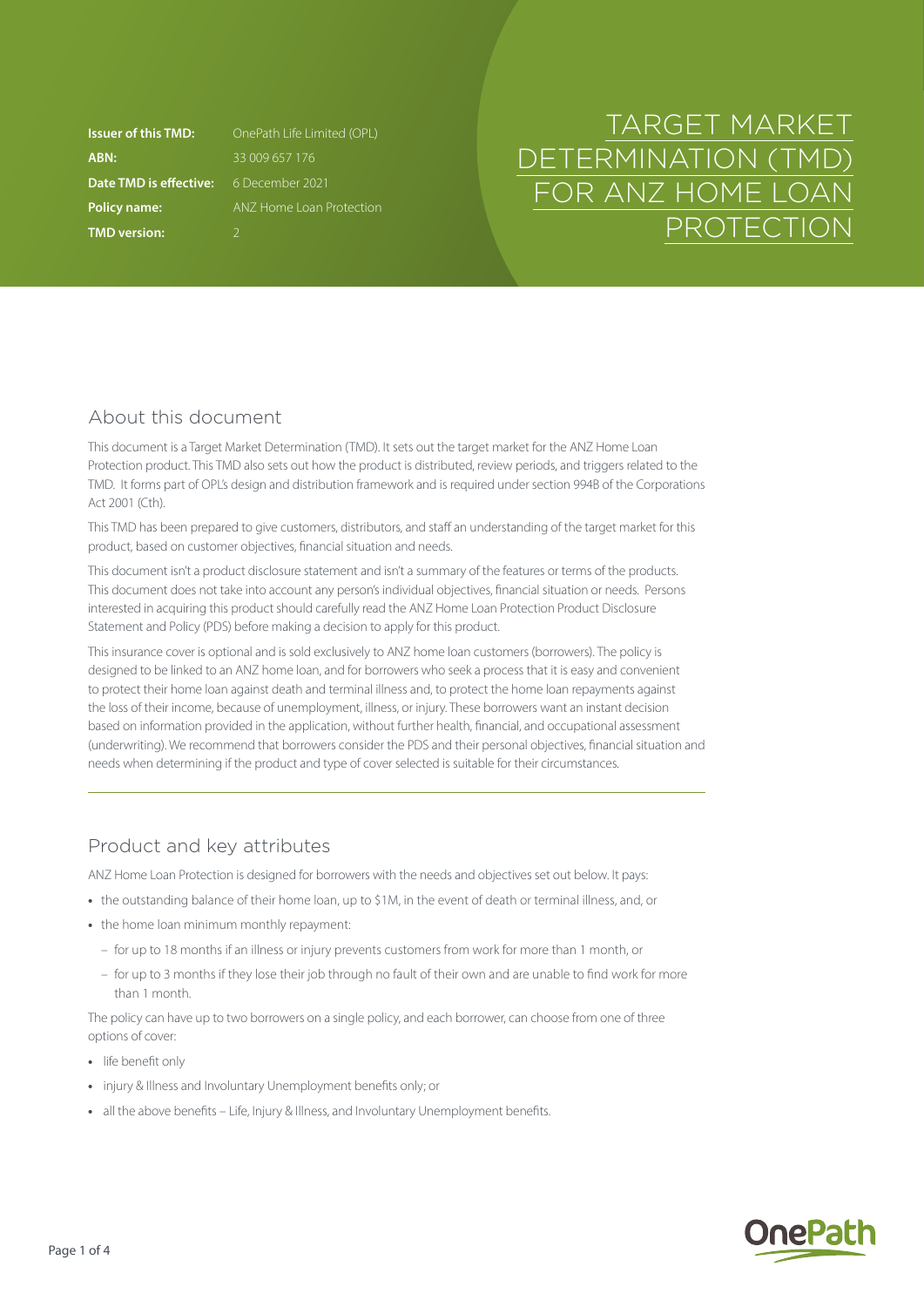#### **Needs and objectives**

ANZ Home Loan Protection is designed to provide financial protection for ANZ home loan customers with the following personal objectives and needs.

| Life benefit only                                                     | has financial dependants or loved ones and wants to continue providing financial<br>$\bullet$<br>support in the event of their death or terminal illness diagnosis by removing the<br>cost of servicing the home loan.<br>has an outstanding balance on their home loan that will not be satisfied by their<br>$\bullet$<br>estate and any other insurance, or superannuation benefits, in the event of their<br>death or terminal illness diagnosis. |
|-----------------------------------------------------------------------|-------------------------------------------------------------------------------------------------------------------------------------------------------------------------------------------------------------------------------------------------------------------------------------------------------------------------------------------------------------------------------------------------------------------------------------------------------|
| Injury & Illness,<br>and Involuntary<br>Unemployment<br>benefits only | Need to ensure their home loan repayments are covered, if:<br>an illness or injury prevents them from working for more than 1 month and up to<br>$\bullet$<br>18 months, or<br>They lose their job through no fault of their own and are unable to find work for<br>$\bullet$<br>more than 1 month and for up to 3 months.                                                                                                                            |
| All benefits                                                          | This is the more comprehensive option and is designed for borrowers who have one<br>or more needs or objectives in both of the above options.                                                                                                                                                                                                                                                                                                         |

Broadly, the target market is borrowers who have or expect to have an outstanding home loan balance that may not be paid in the event of death or terminal illness, or those who need to ensure their home loan repayments continue to be paid in the event of injury, illness or involuntary unemployment. These borrowers have capacity to pay premiums on an ongoing basis. As the product pays a lump sum on death or terminal illness, and, or the minimum home loan repayments, it is likely to meet the needs, or go towards meeting the needs, of borrowers in the target market.

## **Eligibility requirements**

When applying for an ANZ Home Loan Protection policy, customers must:

- be a borrower of an ANZ loan contract from a minimum of \$30,000 to a maximum of \$1 million.
- **•** be 18 to 59 years old.
- **•** be an Australian or New Zealand citizen, or hold an Australian Permanent Residency Visa.
- have no more than \$1 million in total Life Benefit across all ANZ Home Loan Protection policies
- **•** receive the PDS in Australia.
- **•** have lived in Australia for at least six months continuously during the past 12 months.

When applying for Injury & Illness, and Involuntary Unemployment benefits, in addition to the above requirements, borrowers must meet the definition of employed i.e., be employed in a permanent full-time job, be employed in a permanent part-time, casual, contract or temporary job for 20 hours or more per week, be selfemployed for 20 hours or more per week.

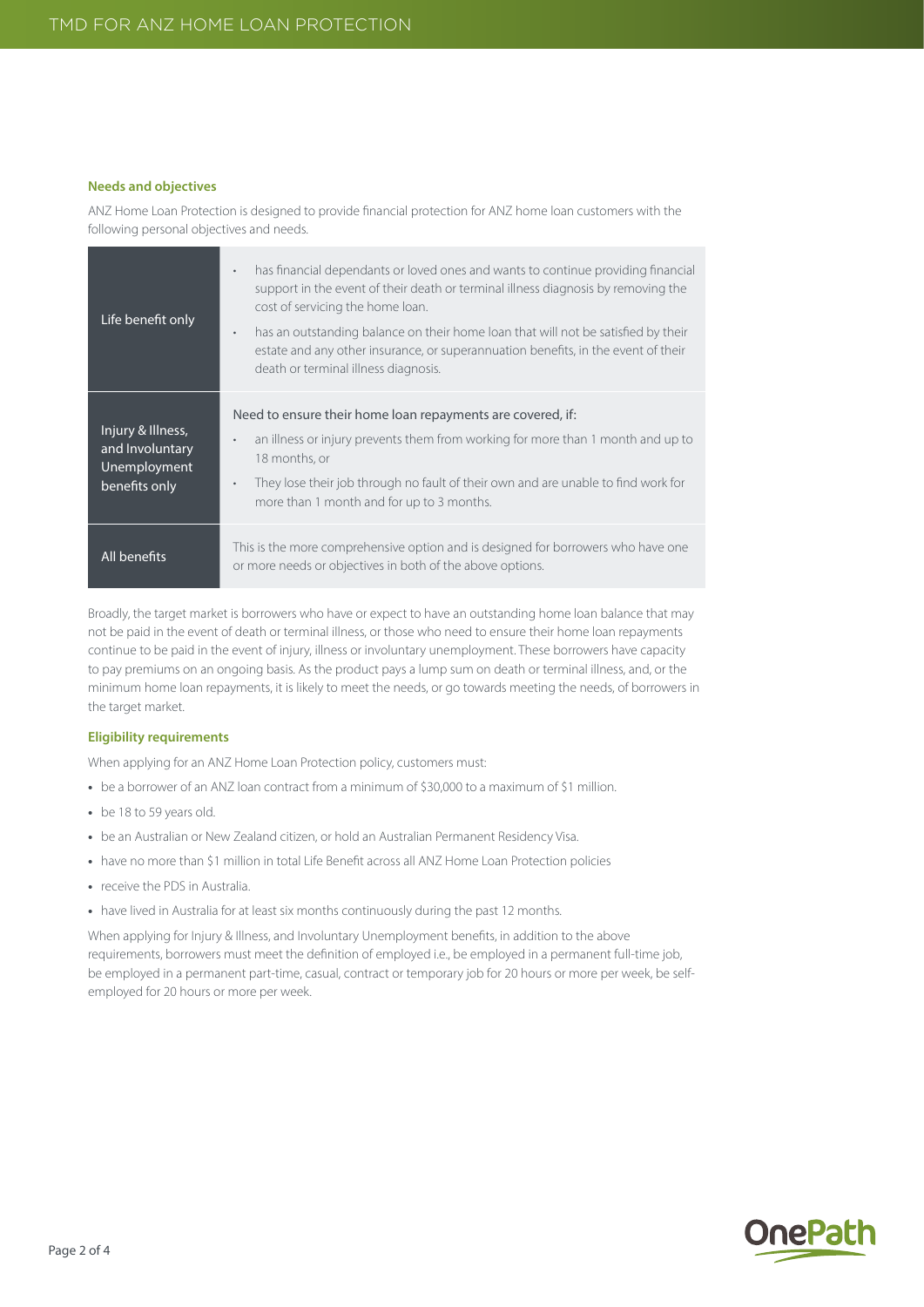#### **Financial capacity**

ANZ Home Loan Protection is designed for consumers who have the financial capacity to purchase it and to hold it over the life of the policy, i.e., a consumer who has the financial capacity to pay premiums in accordance with the chosen cover type, policy fees and government charges. This is important for these two reasons:

- **•** the cost of cover will generally increase over time.
- **•** cover will be cancelled, and the life insured will not be covered if premiums are not paid.

Appropriate borrowers will thus meet some or all the following criteria:

- **•** be earning income
- **•** have personal savings
- **•** have other means to fund premiums, management fees and government charges, such as family or other relationships.

## **Key exclusions**

The following events are not covered under ANZ Home Loan Protection:

- **•** pre-existing medical conditions that were the subject of a medical consultation in the 12 months before the policy start date
- **•** death caused by suicide in the first 13 months of any cover
- **•** claimable events that occur during the qualifying periods
- **•** claimable events that do not proceed past the waiting period.

## Conditions and restrictions on distribution

This product is exclusively distributed by ANZ, AFSL No. 234527.

ANZ Home Loan Protection can only be provided to customers:

- **•** through an ANZ call centre representative who is accredited and trained;
- **•** who meet the Eligibility Requirements;
- **•** who have received a current ANZ Home Loan Protection PDS; and
- **•** who have followed ANZ's customer application and product selection process.

These distribution conditions are appropriate and will assist in distribution being directed towards the target market.

For home loan borrowers who contact ANZ to request financial assistance and hold an ANZ Home Loan Protection policy, ANZ must remind these customers they may be eligible to claim under their policy, should the reasons for hardship be somehow related to illness, injury or unemployment.